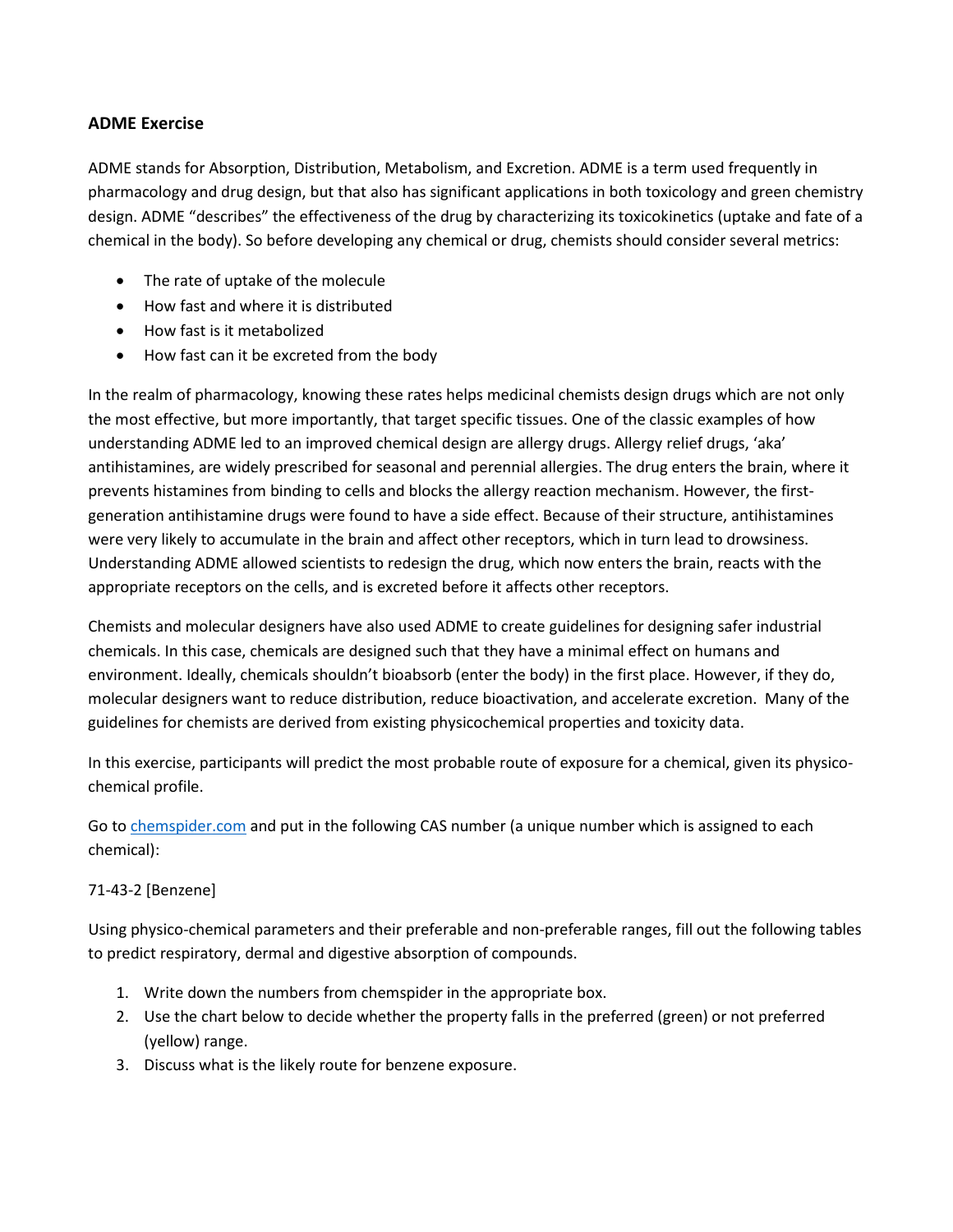# **DERMAL ABSORBTION**

| <b>Parameter</b>      | <b>Preferred</b>               | <b>Not Preferred</b> |
|-----------------------|--------------------------------|----------------------|
| <b>Physical state</b> | solid                          | liquid               |
| LogP                  | Less than 0 or<br>greater than | Between 0 and 5      |
| Molecular weight      | More than 400 Da               | Less than 400 Da     |

#### **RESPIRATORY ABSORBTION**

| <b>Parameter</b>      | <b>Preferred</b>                 | <b>Not Preferred</b> |
|-----------------------|----------------------------------|----------------------|
| Particle size [nm]    | More than 5                      | Less than 5          |
| LogP                  | Less than 0 or<br>greater than 5 | Between 0 and 5      |
| Molecular weight [Da] | More than 400                    | Less than 400        |
| Vapor pressure [mmHg] | Less than 0.001                  | More than 0.001      |

#### **DIGESTIVE ABSRORBTION**

| <b>Parameter</b>      | <b>Preferred</b>                 | <b>Not Preferred</b> |
|-----------------------|----------------------------------|----------------------|
| Particle size [nm]    | More than 100                    | Less than 100        |
| LogP                  | Less than 0 or<br>greater than 5 | Between 0 and 5      |
| Phase                 | solid                            | liquid               |
| Molecular Weight [Da] | More than 500                    | Less than 400        |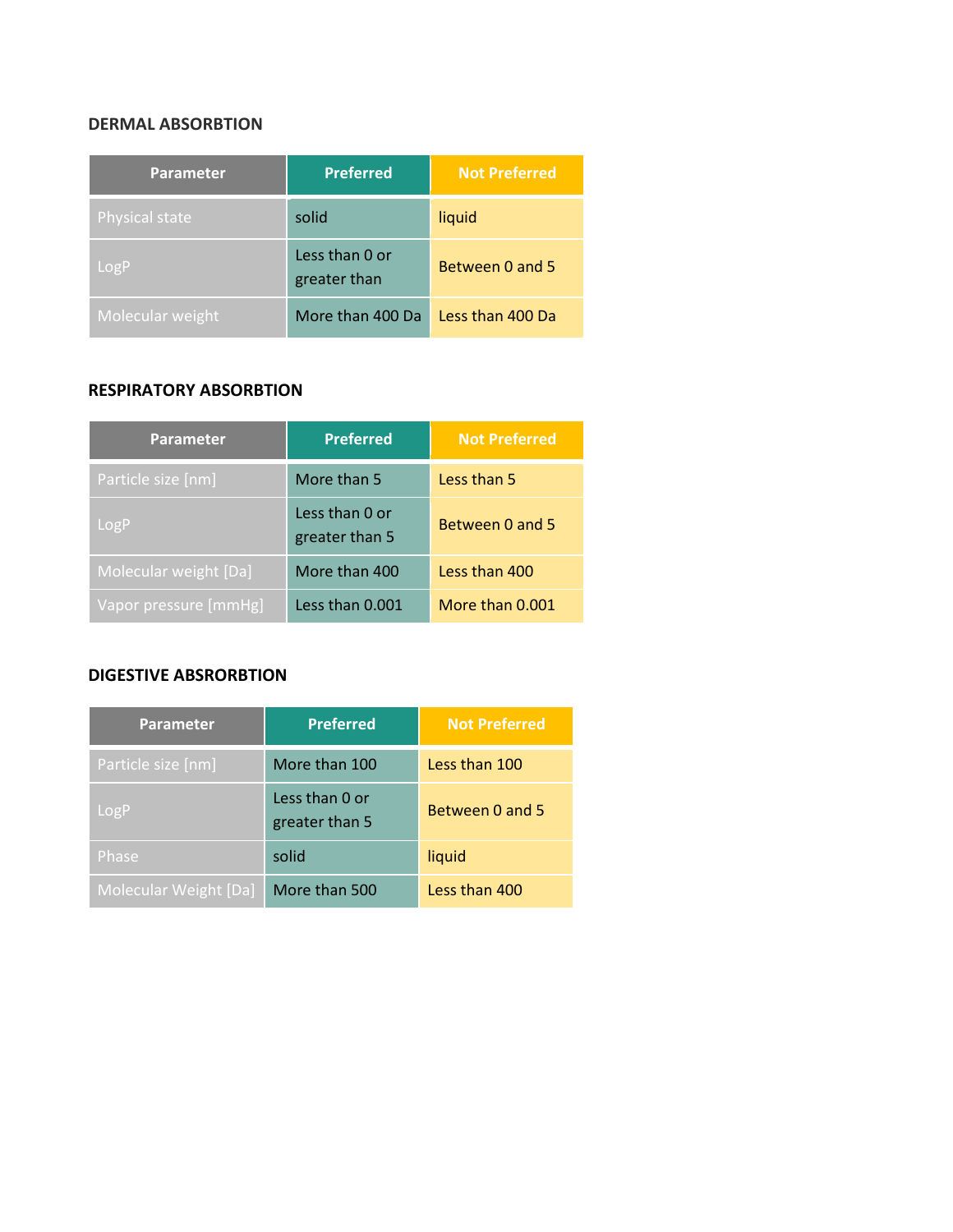| <b>DERMAL</b>               |               |
|-----------------------------|---------------|
|                             | $71 - 43 - 2$ |
| LogP                        |               |
| Molecular weight<br>[g/mol] |               |
| Phase                       |               |

| <b>RESPIRATORY</b>          |               |  |
|-----------------------------|---------------|--|
|                             | $71 - 43 - 2$ |  |
| LogP                        |               |  |
| Molecular weight<br>[g/mol] |               |  |
| Vapor pressure [mmHg]       |               |  |

| <b>DIGESTIVE</b>            |               |  |
|-----------------------------|---------------|--|
|                             | $71 - 43 - 2$ |  |
| LogP                        |               |  |
| Molecular weight<br>[g/mol] |               |  |
| Phase                       |               |  |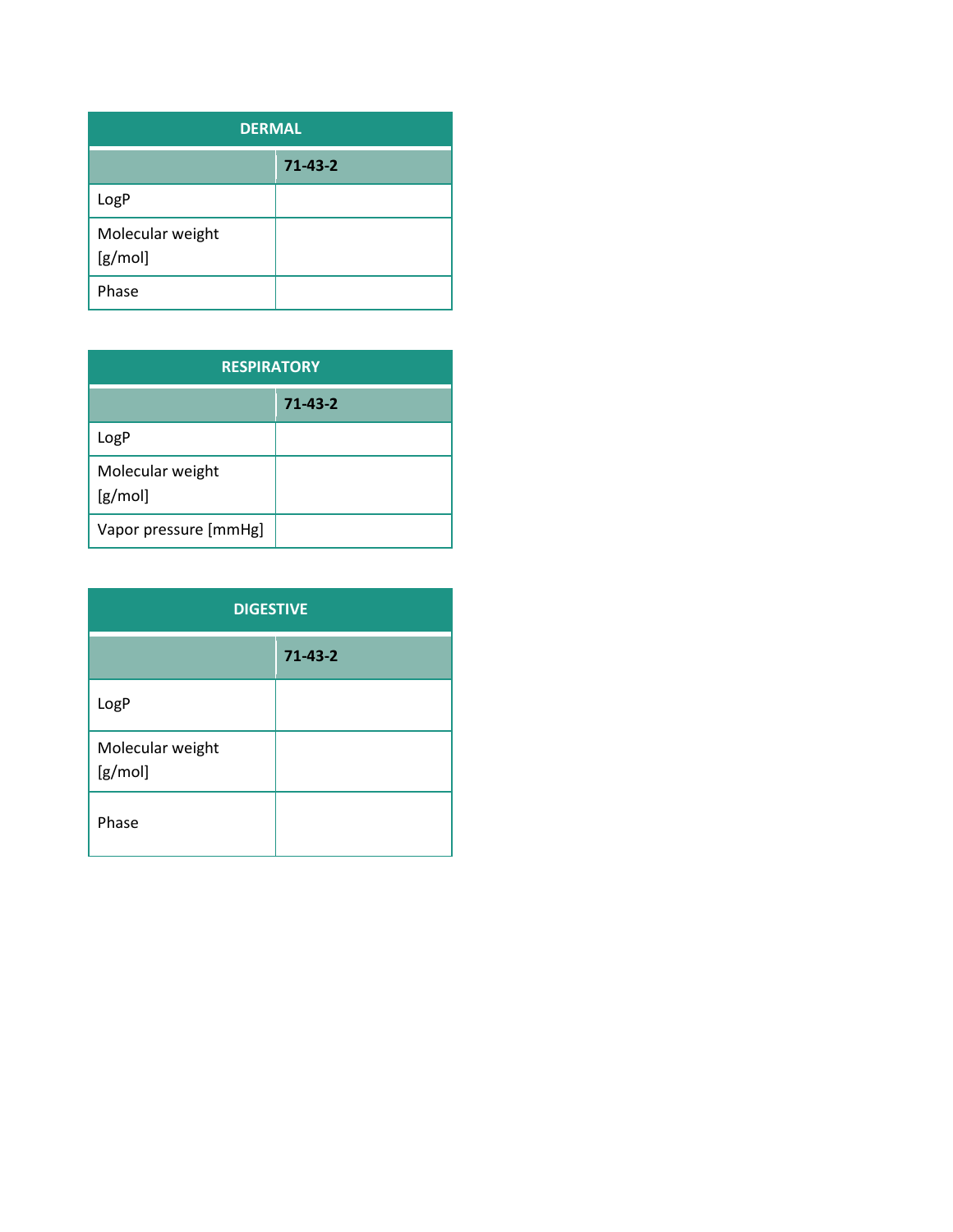| <b>DERMAL</b>            |                  |  |
|--------------------------|------------------|--|
|                          | 71-43-2--Benzene |  |
| LogP                     | 2.22             |  |
| Molecular weight [g/mol] | 78.112           |  |
| Phase                    | liquid           |  |

| <b>RESPIRATORY</b>       |                  |  |
|--------------------------|------------------|--|
|                          | 71-43-2--Benzene |  |
| LogP                     | 2.22             |  |
| Molecular weight [g/mol] | 78.112           |  |
| Vapor pressure [mmHg]    | 100.9            |  |

| <b>DIGESTIVE</b>            |                  |
|-----------------------------|------------------|
|                             | 71-43-2--Benzene |
| LogP                        | 2.22             |
| Molecular weight<br>[g/mol] | 78.112           |
| Phase                       | liquid           |